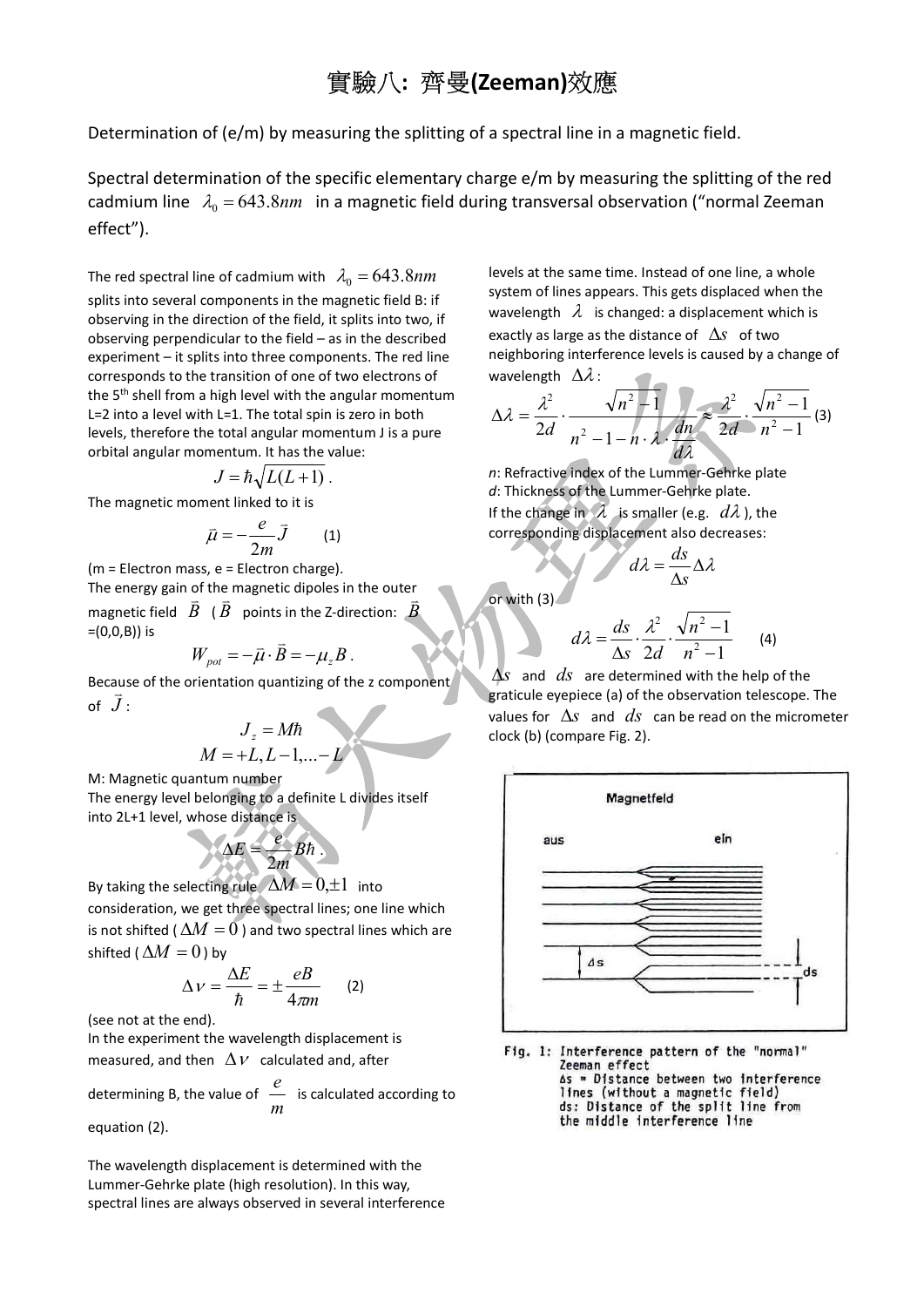

Fig 2. Experiment setup for the Zeeman effect

# Apparatus:

| 1            | Zeeman effect, optical system for observing      |  |
|--------------|--------------------------------------------------|--|
| $\mathbf{1}$ | Lummer-Gehrke plate                              |  |
| $\mathbf{1}$ | Cadmium lamp with holder                         |  |
| $\mathbf{1}$ | Universal choke 220V                             |  |
| $\mathbf{1}$ | Zeeman effect, electromagnet                     |  |
| $\mathbf{1}$ | Power supply uint, regulated 12V/20A             |  |
| $\mathbf{1}$ | Interchangeable scale demonstrating meter, basic |  |
|              | unit                                             |  |
| 1            | <b>Measuring module Tesla</b>                    |  |
| $\mathbf{1}$ | Power supply unit, plug-in, 220V                 |  |
| $\mathbf{1}$ | Tangential field probe                           |  |
| $\mathbf{1}$ | Calibrating magnet                               |  |
| 1            | Measuring instrument D (220V)                    |  |
| 1            | Shunt, 30A                                       |  |
| $\mathbf{1}$ | Connecting lead, red, 50cm                       |  |
| $\mathbf{1}$ | Connecting lead, red, 1m                         |  |
| $\mathbf{1}$ | Connecting lead, blue, 50cm                      |  |
| $\mathbf{1}$ | Connecting lead, red, 25cm                       |  |
| 1            | Connecting lead, blue, 25cm                      |  |

# Setting up:

Setup as shown in Fig. 2. Attach the electromagnet with hexagon head cap screws on the optical system base plate so that the electrical connections point away from the optical system.

Screw the column of the optical system on the base plate at large distance from the magnet. Put in the pole shoes and the holder of the cadmium lamp; the smooth ends of the pole shoes should be flush with the outer flanks of the U-core. The opening of the cadmium lamp holder should point in the direction of electrical connection of the electromagnet.

Tighten the capstan-head screws on the spectral lamp holder and on the pole shoes. Turm the lamp so that it points towards the side of the electrical connections and diagonally to the direction of the field.

Connect the cadmium lamp on the universal choke and turn it on – it takes about 5 minutes until the red cadmium line is emitted sufficiently strongly.

## Adjusting the optical system:

Remove the covering cap and place the Lummer-Gehrke plate horizontally onto the window where light enters; place the red filter, which has a convex lens flued to it, in front of the incident opening of the covering cap and replace the covering cap.Place the polarization filter onto the telescope and put the rubber blind onto the holder of the Lummer-Gehrke plate and between them place the enclosed rings made out of foam material to completely block outside light.

Preadjustment with the eyepiece removed: a. take the whole optical system and shift it in a right-left direction until a fine straight pattern can be seen on the Lummer-Gehrke plate. b. adjust the height of the Lummer-Gehrke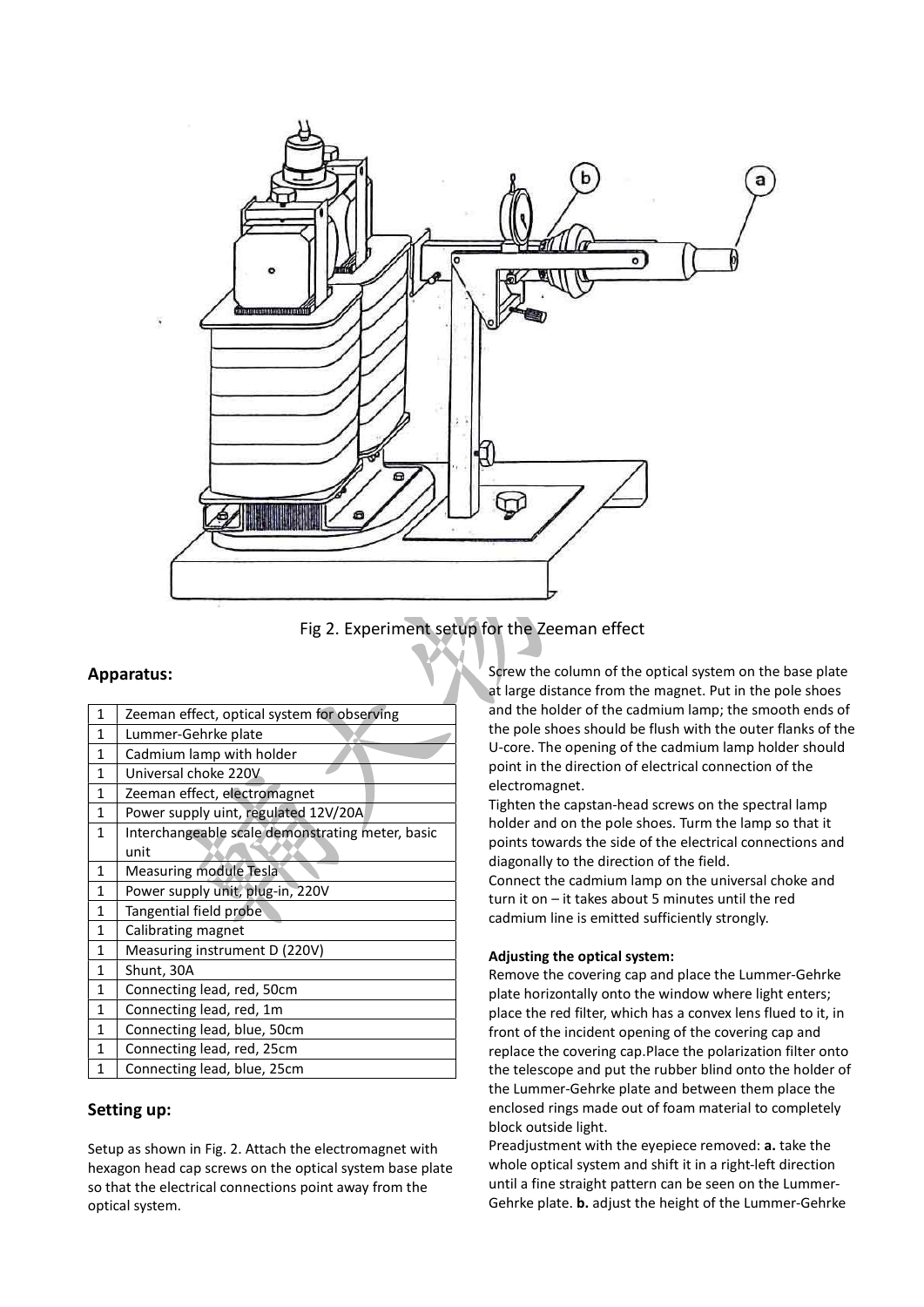plate until it reaches the cadmium lamp (the screw to do this is at the base of the column of the optical system). c. set the position of the incident window relative to the Lummer-Gehrke plate; to do this, lossen the 3 knurled screws on the covering cap, either lift or lower these and then tighten the knurled screws again.

Repeat steps a. and c. until a bright and clear line pattern can be seen above and underneath the Lummer-Gehrke plate. Put the eyepiece back in, and by moving the tube of the eyepiece, focus the spectral line. Focus the reticule by turning the eyepiece.

Put the micrometer gauge with the probe tip facing downwards, into the holder left of the Lummer-Gehrke plate.

Note: Before turning on the magnetic current, make sure that the pole shoes of the magnet are firmly screwed on. When the field is turned on, do not go anywhere near the spectral lamp with ferromagnetic objects. Treat the Lummer-Gehrke plate very carefully so that the smooth surface of 1/100 μm remains intact. In this experiment, we observe the spectral lines

transverse to the magnetic field and with a polarization filter.

# Carrying out the experiment:

Calibrating the magnetic flux density as a function of the magnetic current:

Turn the cadmium lamp off and putt it out of its holder. Calbrate the tangential field probe with the connected interchangeable scale demonstration meter and calibrating magnet.

Connect the electromagnet to the stabilized power supply unit as shown in Fig.3. and turn on the power supply unit.



Fig. 3: Connection of the electromagnet

With the tangential field probe in the position of the cadmium lamp, measure pairs of I and B (compare table 1).

Turn off the coil current. Put the cadmium lamp back in its holder and turn it on; wait for approx. 5 minutes until the red Cd-line is emitted in sufficient quantities.

Measuring out the line pattern without a magnetic field  $(\Delta s):$ 

Make the cross in the eyepiece and the line which needs to be measured coincide and set the micrometer clockwork to zero. By turning the screw at the bottom of the clockwork, make the cross in the eyepiece coincide

with the next line and then read the distance  $\Delta s$  on the micrometer clockwork.

Note: The middle lines are the best ones to measure (there is a large distance between the lines when the focus is highly sharp).

Measuring the Zeeman split ( $ds$  = distance between two neighboring lines of a triplet):

With the magnetic fields (I=20A) turned on, watch the splitting of the line into three components. Filter out the middle line with the polarization filter, whose position in independent of the magnetic field. To do this turn the polarization filter.

Because the system of lines generated by the Lummer-Gehrke plate is not equidistant (Fig.4),  $ds$  and  $\Delta s$ must absolutely be measured on the same triplet. Make the cross in the eyepiece coincide with the lower component of the triplet, set the micrometer clockwork to zero and measure the splitting  $2 \cdot ds$  which is dependent on the magnetic field.



Fig. 4: Measuring the Zeeman splitting

Finally, slowly reduce the current and observe the dependence of the splitting on the magnetic flux density.



# Measuring example:

I=20A; B=0.77T

 $\Delta s$  =0.15mm=Distance between two interference lines  $ds$  =0.04mm= Distance between two lines within a triplet

Table 1

| I(A) | B(T)  |
|------|-------|
| 2.5  | 0.1   |
| 5.0  | 0.195 |
| 7.5  | 0.3   |
| 10.0 | 0.395 |
| 12.5 | 0.505 |
| 15.0 | 0.605 |
| 17.5 | 0.7   |
| 20.0 | 0.77  |